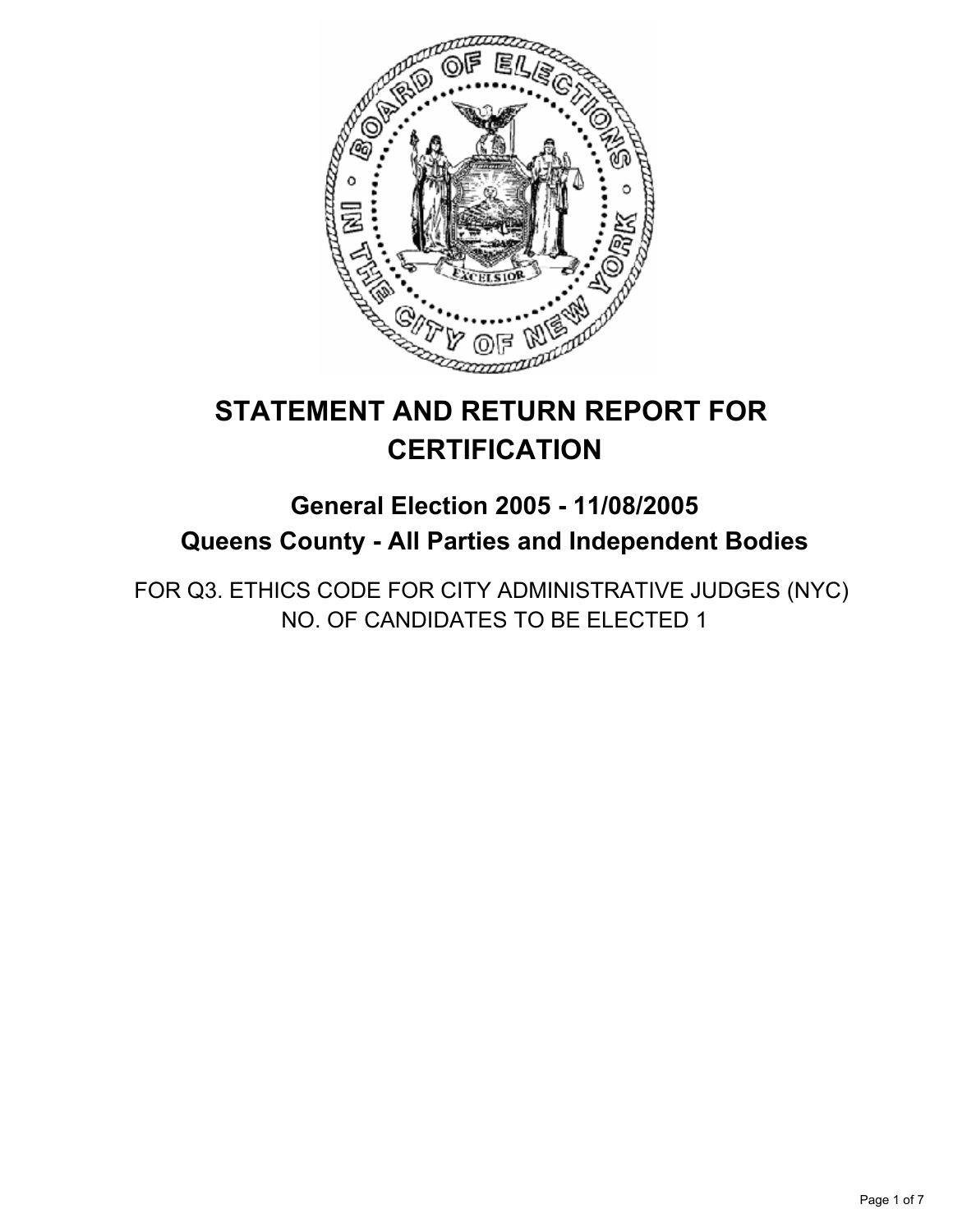

| <b>PUBLIC COUNTER</b> | 12,924 |  |
|-----------------------|--------|--|
| <b>EMERGENCY</b>      | 11     |  |
| ABSENTEE/MILITARY     | 252    |  |
| AFFIDAVIT             | 125    |  |
| <b>TOTAL BALLOTS</b>  | 13,312 |  |
| <b>YES</b>            | 3,276  |  |
| <b>NO</b>             | 852    |  |
| <b>TOTAL VOTES</b>    | 4,128  |  |
| <b>UNRECORDED</b>     | 9,184  |  |

## **ASSEMBLY DISTRICT 23**

| PUBLIC COUNTER       | 21,946 |
|----------------------|--------|
| <b>EMERGENCY</b>     | 84     |
| ABSENTEE/MILITARY    | 617    |
| AFFIDAVIT            | 234    |
| <b>TOTAL BALLOTS</b> | 22,881 |
| <b>YES</b>           | 7,237  |
| <b>NO</b>            | 2,698  |
| <b>TOTAL VOTES</b>   | 9,935  |
| <b>UNRECORDED</b>    | 12,946 |

#### **ASSEMBLY DISTRICT 24**

| <b>PUBLIC COUNTER</b> | 25,586 |
|-----------------------|--------|
| <b>EMERGENCY</b>      | 93     |
| ABSENTEE/MILITARY     | 495    |
| AFFIDAVIT             | 194    |
| <b>TOTAL BALLOTS</b>  | 26,368 |
| <b>YES</b>            | 10,561 |
| <b>NO</b>             | 2,818  |
| <b>TOTAL VOTES</b>    | 13,379 |
| <b>UNRECORDED</b>     | 12,989 |

| PUBLIC COUNTER       | 15,944 |
|----------------------|--------|
| <b>EMERGENCY</b>     | 24     |
| ABSENTEE/MILITARY    | 313    |
| AFFIDAVIT            | 200    |
| <b>TOTAL BALLOTS</b> | 16,481 |
| <b>YES</b>           | 5,506  |
| <b>NO</b>            | 1,486  |
| <b>TOTAL VOTES</b>   | 6,992  |
| <b>UNRECORDED</b>    | 9,489  |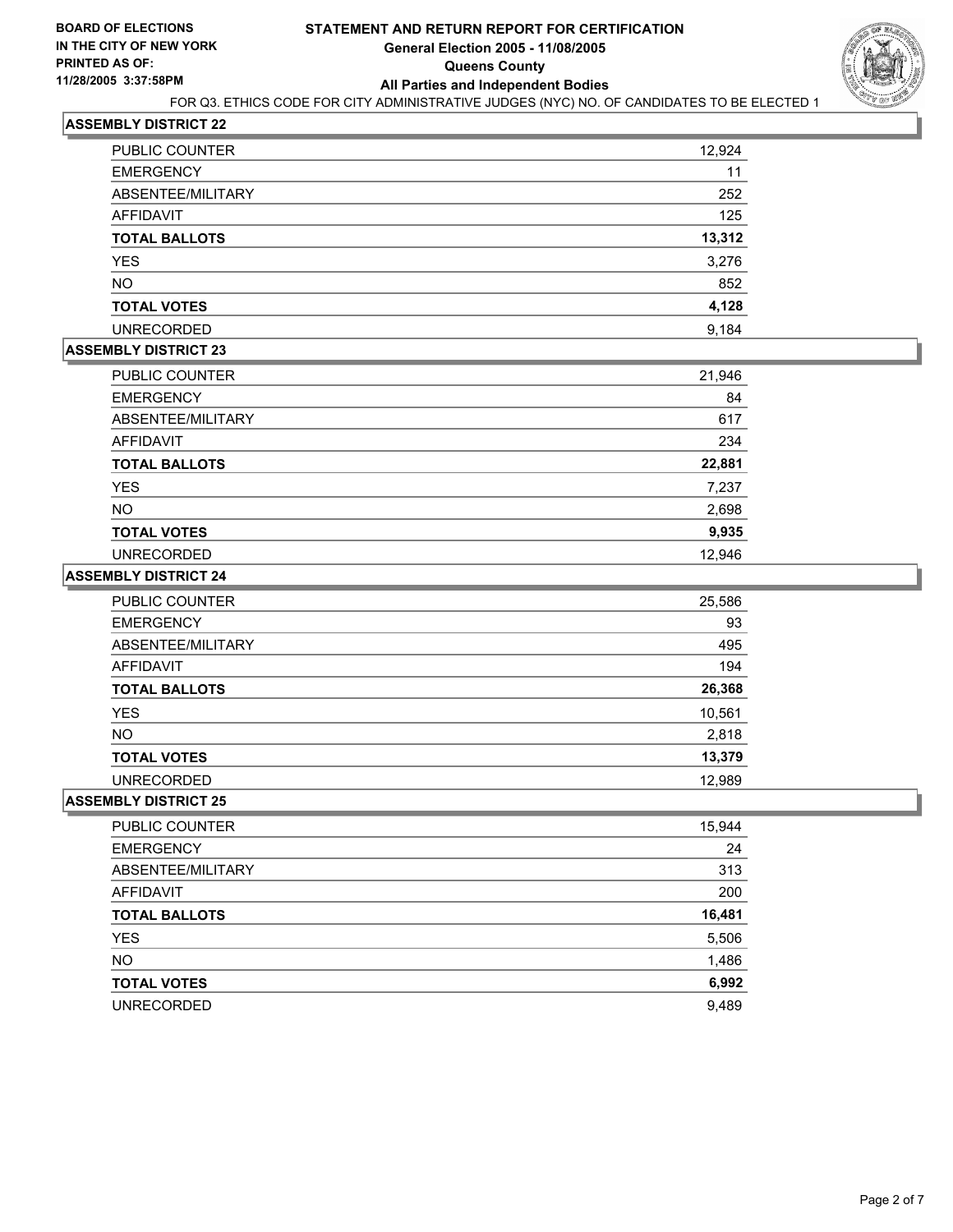

| <b>PUBLIC COUNTER</b> | 27,535 |
|-----------------------|--------|
| <b>EMERGENCY</b>      | 116    |
| ABSENTEE/MILITARY     | 780    |
| AFFIDAVIT             | 218    |
| <b>TOTAL BALLOTS</b>  | 28,649 |
| <b>YES</b>            | 10,980 |
| <b>NO</b>             | 3,324  |
| <b>TOTAL VOTES</b>    | 14,304 |
| <b>UNRECORDED</b>     | 14,345 |

## **ASSEMBLY DISTRICT 27**

| PUBLIC COUNTER       | 19,174 |
|----------------------|--------|
| <b>EMERGENCY</b>     | 40     |
| ABSENTEE/MILITARY    | 459    |
| AFFIDAVIT            | 197    |
| <b>TOTAL BALLOTS</b> | 19,870 |
| <b>YES</b>           | 6,564  |
| <b>NO</b>            | 1,836  |
| <b>TOTAL VOTES</b>   | 8,400  |
| <b>UNRECORDED</b>    | 11,470 |

#### **ASSEMBLY DISTRICT 28**

| <b>PUBLIC COUNTER</b> | 23,409 |
|-----------------------|--------|
| <b>EMERGENCY</b>      | 6      |
| ABSENTEE/MILITARY     | 622    |
| AFFIDAVIT             | 216    |
| <b>TOTAL BALLOTS</b>  | 24,253 |
| <b>YES</b>            | 9,451  |
| NO.                   | 2,515  |
| <b>TOTAL VOTES</b>    | 11,966 |
| <b>UNRECORDED</b>     | 12.287 |

| PUBLIC COUNTER       | 18,015 |
|----------------------|--------|
| <b>EMERGENCY</b>     | 0      |
| ABSENTEE/MILITARY    | 312    |
| AFFIDAVIT            | 197    |
| <b>TOTAL BALLOTS</b> | 18,524 |
| <b>YES</b>           | 4,420  |
| <b>NO</b>            | 1,016  |
| <b>TOTAL VOTES</b>   | 5,436  |
| <b>UNRECORDED</b>    | 13,088 |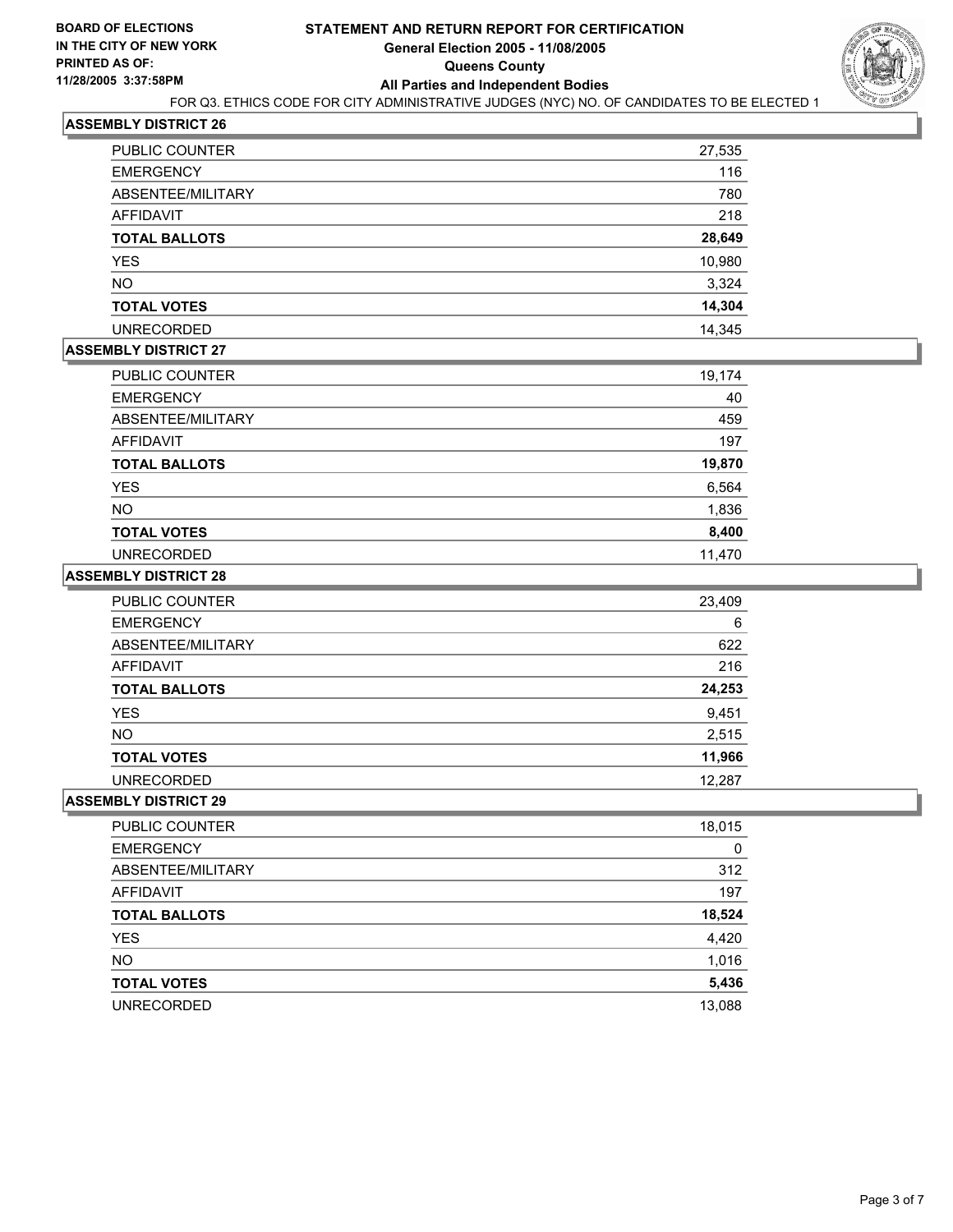

| PUBLIC COUNTER       | 17,055 |
|----------------------|--------|
| <b>EMERGENCY</b>     | 42     |
| ABSENTEE/MILITARY    | 304    |
| AFFIDAVIT            | 200    |
| <b>TOTAL BALLOTS</b> | 17,601 |
| <b>YES</b>           | 5,259  |
| <b>NO</b>            | 1,934  |
| <b>TOTAL VOTES</b>   | 7,193  |
| <b>UNRECORDED</b>    | 10.408 |

## **ASSEMBLY DISTRICT 31**

| PUBLIC COUNTER       | 13,761 |
|----------------------|--------|
| <b>EMERGENCY</b>     | 139    |
| ABSENTEE/MILITARY    | 373    |
| AFFIDAVIT            | 233    |
| <b>TOTAL BALLOTS</b> | 14,506 |
| <b>YES</b>           | 3,030  |
| <b>NO</b>            | 748    |
| <b>TOTAL VOTES</b>   | 3,778  |
| <b>UNRECORDED</b>    | 10,728 |

#### **ASSEMBLY DISTRICT 32**

| <b>PUBLIC COUNTER</b> | 17,090 |
|-----------------------|--------|
| <b>EMERGENCY</b>      | 21     |
| ABSENTEE/MILITARY     | 200    |
| AFFIDAVIT             | 194    |
| <b>TOTAL BALLOTS</b>  | 17,505 |
| <b>YES</b>            | 3,492  |
| <b>NO</b>             | 843    |
| <b>TOTAL VOTES</b>    | 4,335  |
| <b>UNRECORDED</b>     | 13,170 |

| PUBLIC COUNTER       | 19,635 |
|----------------------|--------|
| <b>EMERGENCY</b>     |        |
| ABSENTEE/MILITARY    | 208    |
| AFFIDAVIT            | 212    |
| <b>TOTAL BALLOTS</b> | 20,062 |
| <b>YES</b>           | 5,392  |
| <b>NO</b>            | 1,409  |
| <b>TOTAL VOTES</b>   | 6,801  |
| <b>UNRECORDED</b>    | 13,261 |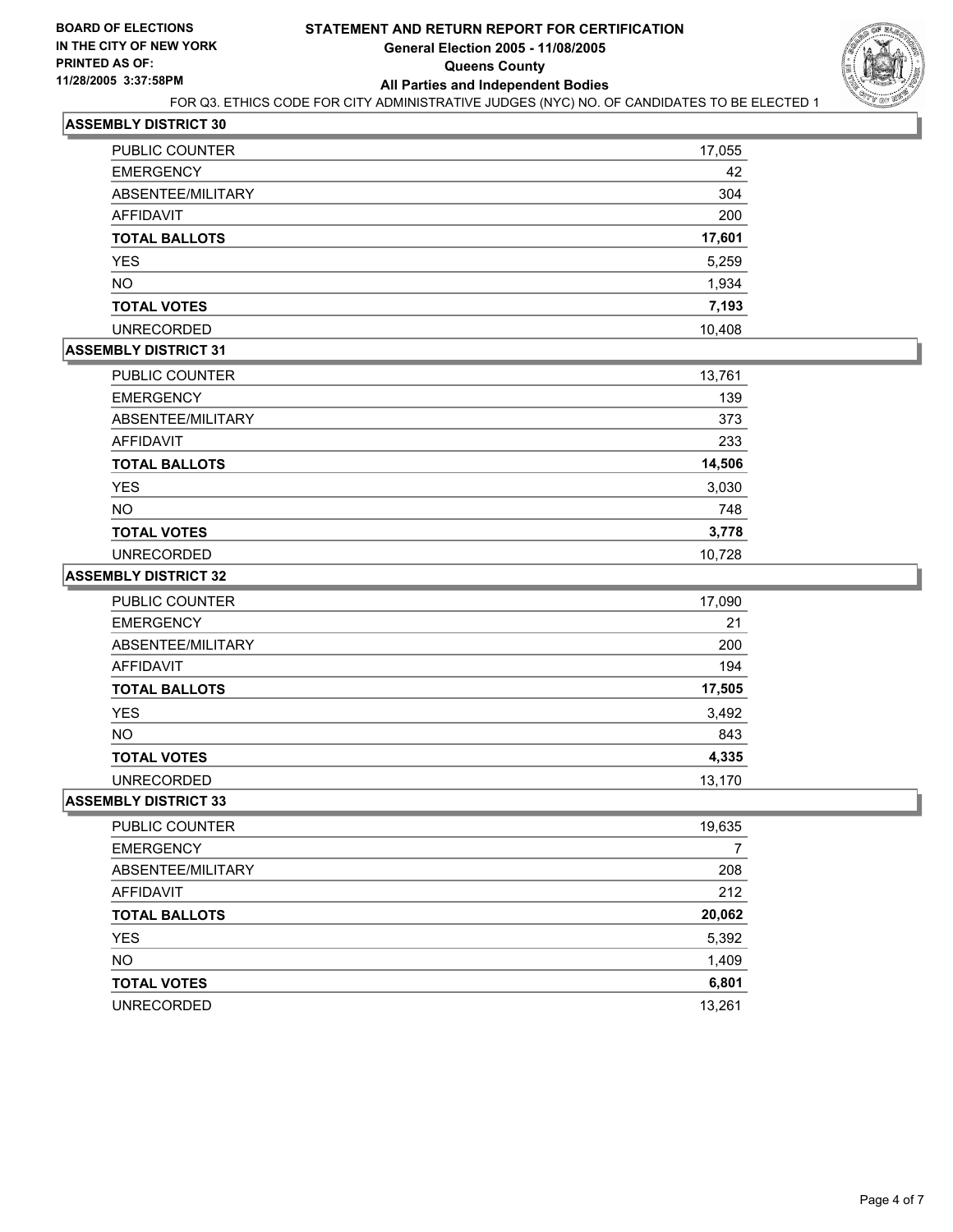

| <b>PUBLIC COUNTER</b> | 13,968 |
|-----------------------|--------|
| <b>EMERGENCY</b>      | 6      |
| ABSENTEE/MILITARY     | 188    |
| AFFIDAVIT             | 155    |
| <b>TOTAL BALLOTS</b>  | 14,317 |
| <b>YES</b>            | 3,520  |
| <b>NO</b>             | 975    |
| <b>TOTAL VOTES</b>    | 4,495  |
| <b>UNRECORDED</b>     | 9,822  |

## **ASSEMBLY DISTRICT 35**

| PUBLIC COUNTER       | 13,243 |
|----------------------|--------|
| <b>EMERGENCY</b>     |        |
| ABSENTEE/MILITARY    | 299    |
| AFFIDAVIT            | 157    |
| <b>TOTAL BALLOTS</b> | 13,699 |
| <b>YES</b>           | 2,959  |
| <b>NO</b>            | 716    |
| <b>TOTAL VOTES</b>   | 3,675  |
| <b>UNRECORDED</b>    | 10,024 |

#### **ASSEMBLY DISTRICT 36**

| <b>PUBLIC COUNTER</b> | 15,523 |
|-----------------------|--------|
| <b>EMERGENCY</b>      | 0      |
| ABSENTEE/MILITARY     | 190    |
| AFFIDAVIT             | 261    |
| <b>TOTAL BALLOTS</b>  | 15,974 |
| YES                   | 4,700  |
| <b>NO</b>             | 1,439  |
| <b>TOTAL VOTES</b>    | 6,139  |
| <b>UNRECORDED</b>     | 9,835  |

| PUBLIC COUNTER       | 14,583 |
|----------------------|--------|
| <b>EMERGENCY</b>     | 23     |
| ABSENTEE/MILITARY    | 187    |
| AFFIDAVIT            | 214    |
| <b>TOTAL BALLOTS</b> | 15,007 |
| <b>YES</b>           | 3,811  |
| <b>NO</b>            | 1,037  |
| <b>TOTAL VOTES</b>   | 4,848  |
| <b>UNRECORDED</b>    | 10,159 |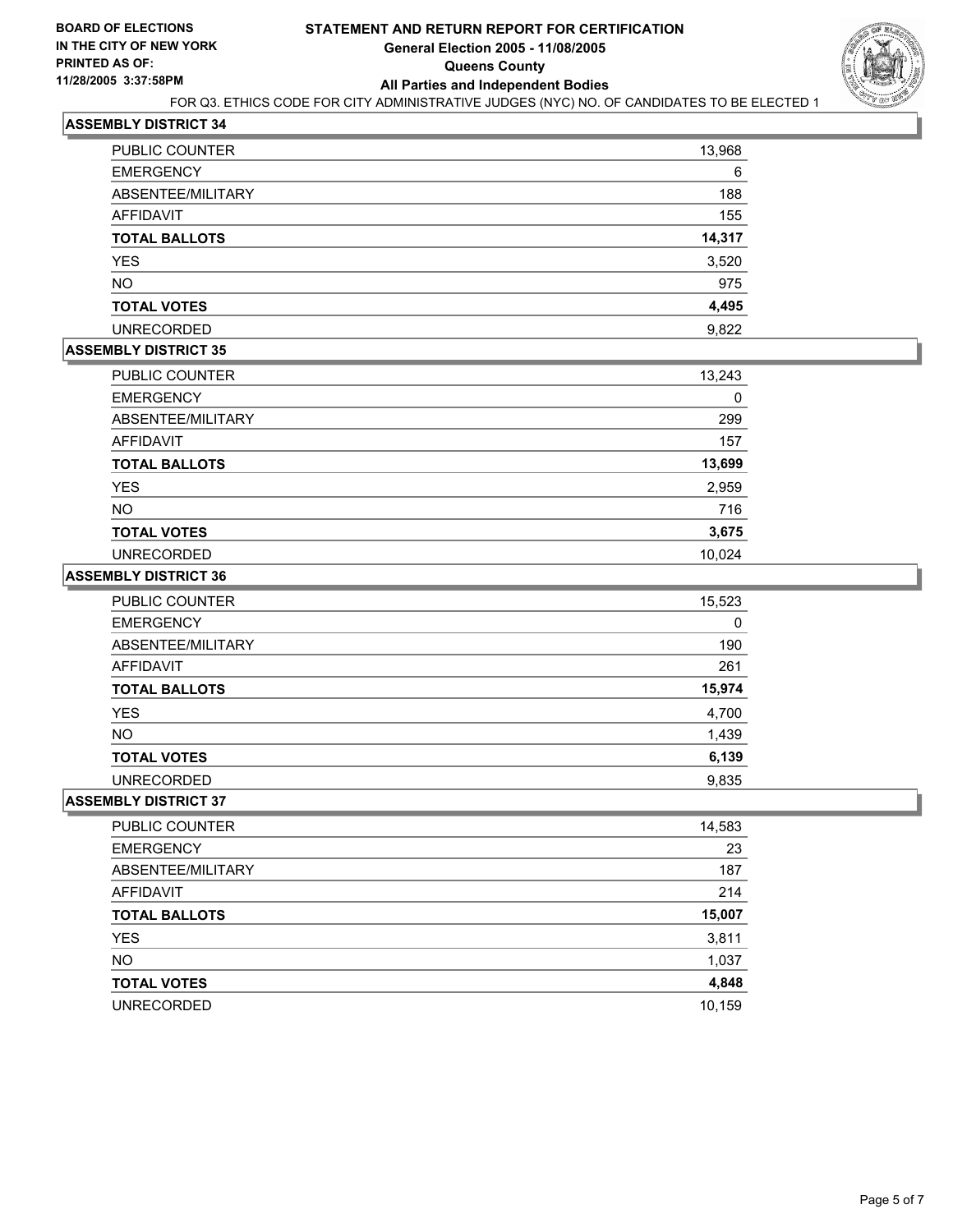

| <b>PUBLIC COUNTER</b> | 13,748 |
|-----------------------|--------|
| <b>EMERGENCY</b>      | 12     |
| ABSENTEE/MILITARY     | 176    |
| AFFIDAVIT             | 188    |
| <b>TOTAL BALLOTS</b>  | 14,124 |
| <b>YES</b>            | 4,033  |
| <b>NO</b>             | 1,417  |
| <b>TOTAL VOTES</b>    | 5,450  |
| <b>UNRECORDED</b>     | 8,674  |

| PUBLIC COUNTER       | 10,305 |
|----------------------|--------|
| <b>EMERGENCY</b>     | 0      |
| ABSENTEE/MILITARY    | 102    |
| <b>AFFIDAVIT</b>     | 151    |
| <b>TOTAL BALLOTS</b> | 10,558 |
| <b>YES</b>           | 1,951  |
| <b>NO</b>            | 489    |
| <b>TOTAL VOTES</b>   | 2,440  |
| <b>UNRECORDED</b>    | 8,118  |